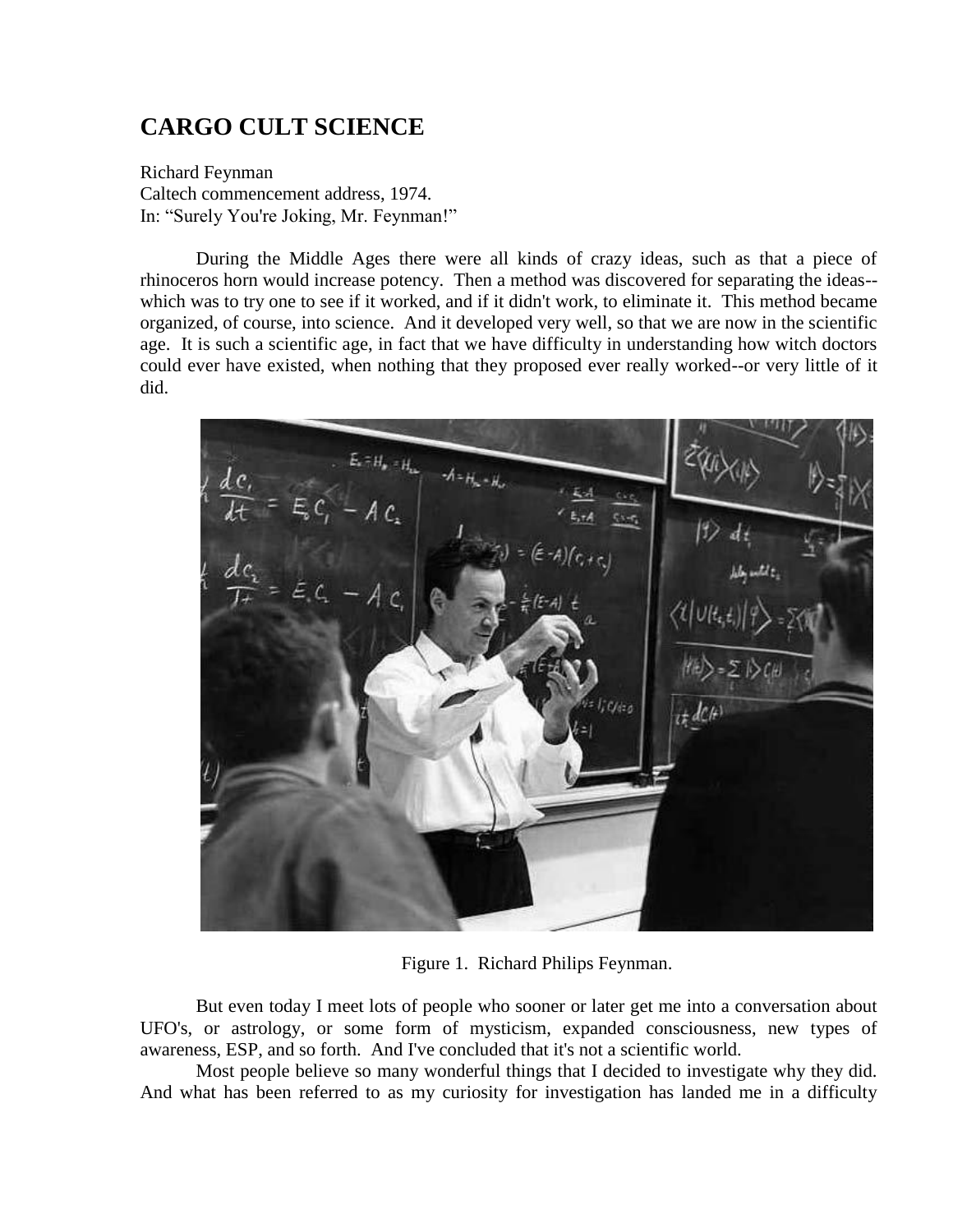where I found so much junk that I'm overwhelmed. First I started out by investigating various ideas of mysticism and mystic experiences. I went into isolation tanks and got many hours of hallucinations, so I know something about that. Then I went to Esalen, which is a hotbed of this kind of thought (it's a wonderful place; you should go visit there). Then I became overwhelmed. I didn't realize how MUCH there was.

At Esalen there are some large baths fed by hot springs situated on a ledge about thirty feet above the ocean. One of my most pleasurable experiences has been to sit in one of those baths and watch the waves crashing onto the rocky slope below, to gaze into the clear blue sky above, and to study a beautiful nude as she quietly appears and settles into the bath with me.

One time I sat down in a bath where there was a beautiful girl sitting with a guy who didn't seem to know her. Right away I began thinking, "Gee! How am I gonna get started talking to this beautiful nude woman?"

I'm trying to figure out what to say, when the guy says to her, "I'm, uh, studying massage. Could I practice on you?" "Sure," she says. They get out of the bath and she lies down on a massage table nearby. I think to myself, "What a nifty line! I can never think of anything like that!" He starts to rub her big toe. "I think I feel it," he says. "I feel a kind of dent--is that the pituitary?" I blurt out, "You're a helluva long way from the pituitary, man!" They looked at me, horrified--I had blown my cover--and said, "It's reflexology!" I quickly closed my eyes and appeared to be meditating.

That's just an example of the kind of things that overwhelm me. I also looked into extrasensory perception, and PSI phenomena, and the latest craze there was Uri Geller, a man who is supposed to be able to bend keys by rubbing them with his finger. So I went to his hotel room, on his invitation, to see a demonstration of both mind reading and bending keys. He didn't do any mind reading that succeeded; nobody can read my mind, I guess. And my boy held a key and Geller rubbed it, and nothing happened. Then he told us it works better under water, and so you can picture all of us standing in the bathroom with the water turned on and the key under it, and him rubbing the key with his finger. Nothing happened. So I was unable to investigate that phenomenon.

But then I began to think, what else is there that we believe? (And I thought then about the witch doctors, and how easy it would have been to check on them by noticing that nothing really worked.) So I found things that even more people believe, such as that we have some knowledge of how to educate. There are big schools of reading methods and mathematics methods, and so forth, but if you notice, you'll see the reading scores keep going down--or hardly going up--in spite of the fact that we continually use these same people to improve the methods. There's a witch doctor remedy that doesn't work. It ought to be looked into; how do they know that their method should work? Another example is how to treat criminals. We obviously have made no progress--lots of theory, but no progress--in decreasing the amount of crime by the method that we use to handle criminals.

Yet these things are said to be scientific. We study them. And I think ordinary people with commonsense ideas are intimidated by this pseudoscience. A teacher who has some good idea of how to teach her children to read is forced by the school system to do it some other way- or is even fooled by the school system into thinking that her method is not necessarily a good one. Or a parent of bad boys, after disciplining them in one way or another, feels guilty for the rest of her life because she didn't do "the right thing," according to the experts.

So we really ought to look into theories that don't work, and science that isn't science.

I think the educational and psychological studies I mentioned are examples of what I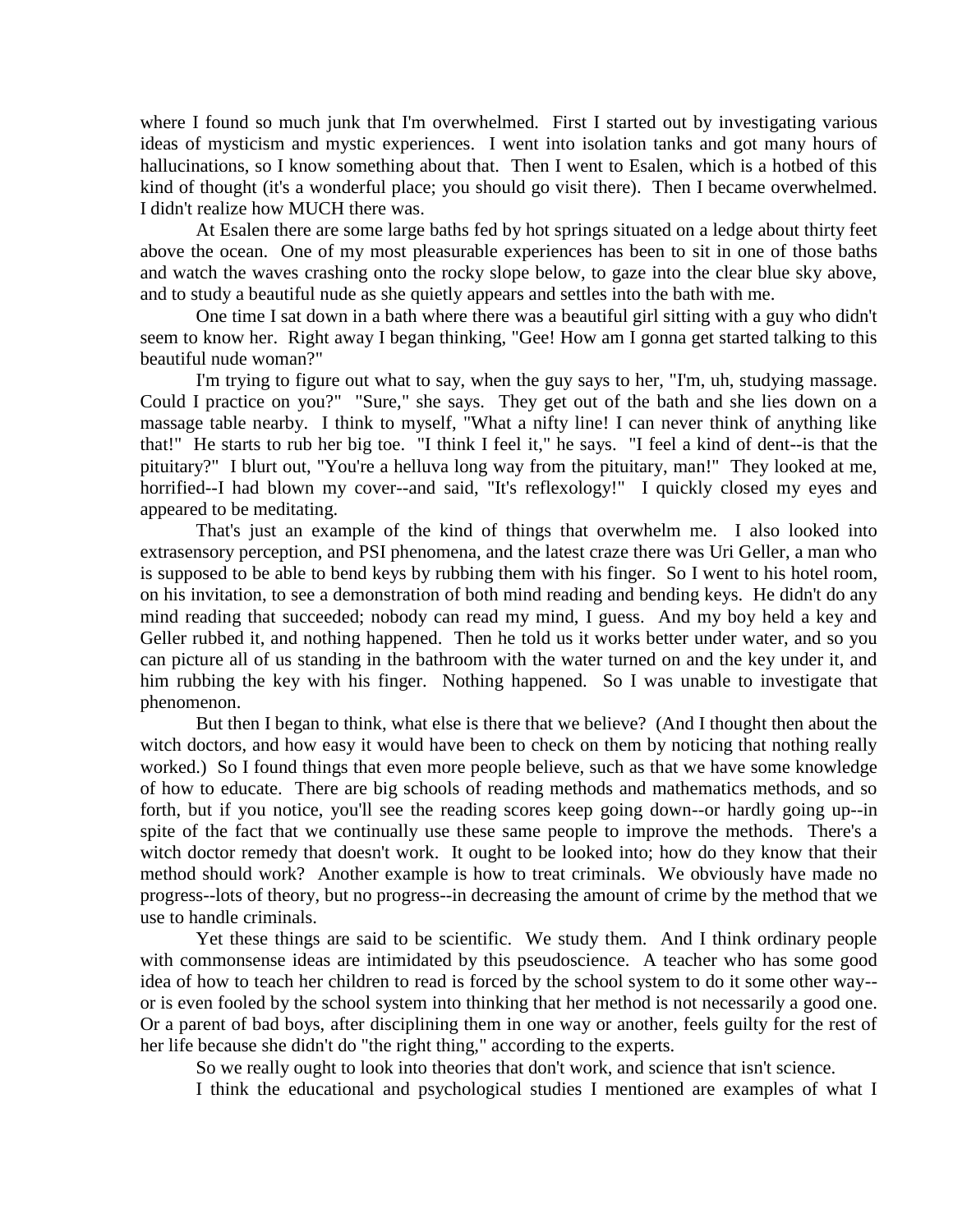would like to call cargo cult science. In the South Seas there is a cargo cult of people. During the war they saw airplanes with lots of good materials, and they want the same thing to happen now. So they've arranged to make things like runways, to put fires along the sides of the runways, to make a wooden hut for a man to sit in, with two wooden pieces on his head to headphones and bars of bamboo sticking out like antennas--he's the controller--and they wait for the airplanes to land. They're doing everything right. The form is perfect. It looks exactly the way it looked before. But it doesn't work. No airplanes land. So I call these things cargo cult science, because they follow all the apparent precepts and forms of scientific investigation, but they're missing something essential, because the planes don't land.

Now it behooves me, of course, to tell you what they're missing. But it would be just about as difficult to explain to the South Sea islanders how they have to arrange things so that they get some wealth in their system. It is not something simple like telling them how to improve the shapes of the earphones. But there is one feature I notice that is generally missing in cargo cult science. That is the idea that we all hope you have learned in studying science in school--we never say explicitly what this is, but just hope that you catch on by all the examples of scientific investigation. It is interesting, therefore, to bring it out now and speak of it explicitly. It's a kind of scientific integrity, a principle of scientific thought that corresponds to a kind of utter honesty- a kind of leaning over backwards. For example, if you're doing an experiment, you should report everything that you think might make it invalid--not only what you think is right about it: other causes that could possibly explain your results; and things you thought of that you've eliminated by some other experiment, and how they worked--to make sure the other fellow can tell they have been eliminated.

Details that could throw doubt on your interpretation must be given, if you know them. You must do the best you can--if you know anything at all wrong, or possibly wrong--to explain it. If you make a theory, for example, and advertise it, or put it out, then you must also put down all the facts that disagree with it, as well as those that agree with it. There is also a more subtle problem. When you have put a lot of ideas together to make an elaborate theory, you want to make sure, when explaining what it fits, that those things it fits are not just the things that gave you the idea for the theory; but that the finished theory makes something else come out right, in addition.

In summary, the idea is to give all of the information to help others to judge the value of your contribution; not just the information that leads to judgment in one particular direction or another.

The easiest way to explain this idea is to contrast it, for example, with advertising. Last night I heard that Wesson oil doesn't soak through food. Well, that's true. It's not dishonest; but the thing I'm talking about is not just a matter of not being dishonest; it's a matter of scientific integrity, which is another level. The fact that should be added to that advertising statement is that no oils soak through food, if operated at a certain temperature. If operated at another temperature, they all will--including Wesson oil. So it's the implication which has been conveyed, not the fact, which is true, and the difference is what we have to deal with.

We've learned from experience that the truth will come out. Other experimenters will repeat your experiment and find out whether you were wrong or right. Nature's phenomena will agree or they'll disagree with your theory. And, although you may gain some temporary fame and excitement, you will not gain a good reputation as a scientist if you haven't tried to be very careful in this kind of work. And it's this type of integrity, this kind of care not to fool yourself, that is missing to a large extent in much of the research in cargo cult science.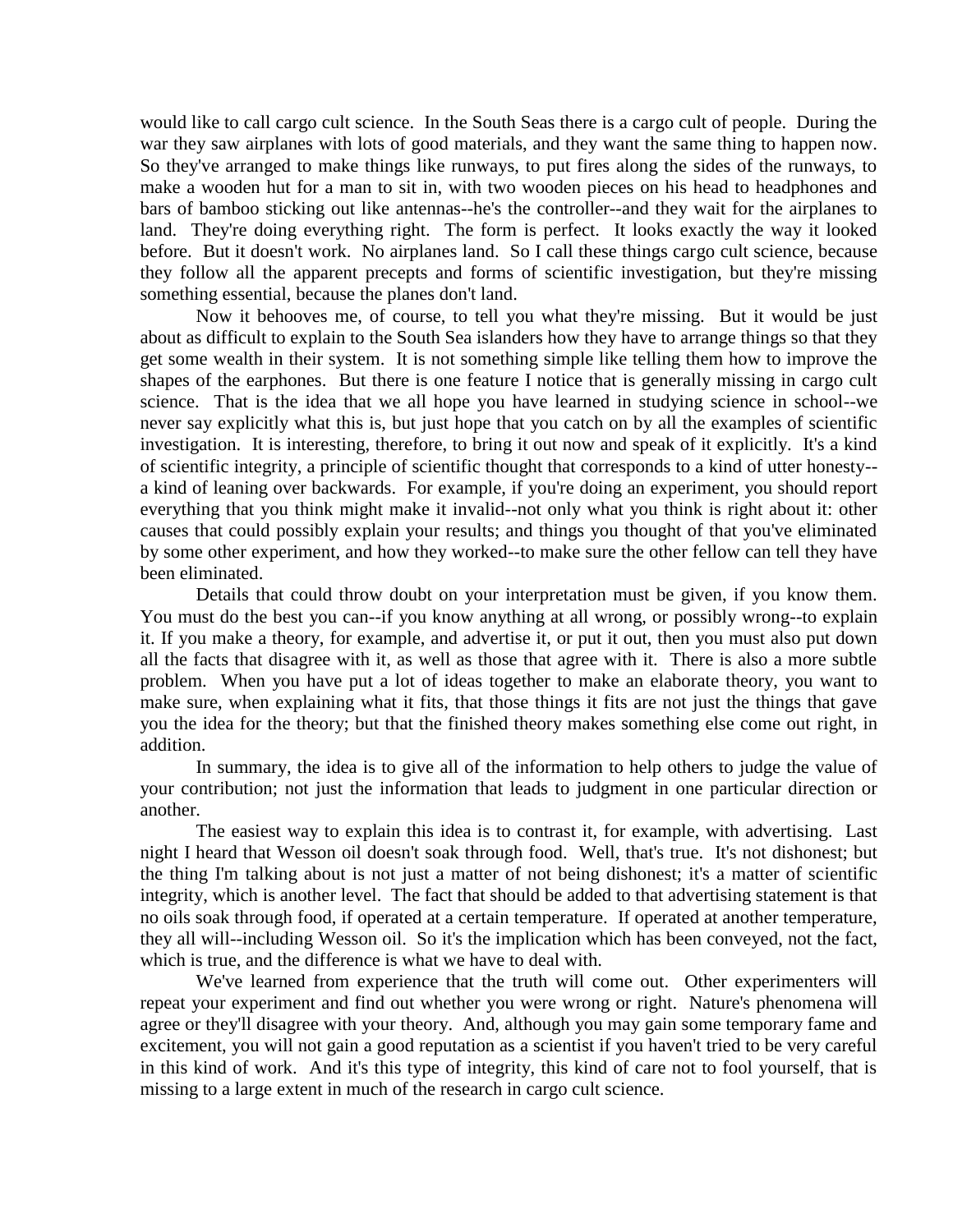A great deal of their difficulty is, of course, the difficulty of the subject and the inapplicability of the scientific method to the subject. Nevertheless, it should be remarked that this is not the only difficulty. That's why the planes don't land--but they don't land.

We have learned a lot from experience about how to handle some of the ways we fool ourselves. One example: Millikan measured the charge on an electron by an experiment with falling oil drops, and got an answer which we now know not to be quite right. It's a little bit off because he had the incorrect value for the viscosity of air. It's interesting to look at the history of measurements of the charge of an electron, after Millikan. If you plot them as a function of time, you find that one is a little bit bigger than Millikan's, and the next one's a little bit bigger than that, and the next one's a little bit bigger than that, until finally they settle down to a number which is higher.

Why didn't they discover the new number was higher right away? It's a thing that scientists are ashamed of--this history--because it's apparent that people did things like this: When they got a number that was too high above Millikan's, they thought something must be wrong- and they would look for and find a reason why something might be wrong. When they got a number close to Millikan's value they didn't look so hard. And so they eliminated the numbers that were too far off, and did other things like that. We've learned those tricks nowadays, and now we don't have that kind of a disease.

But this long history of learning how to not fool ourselves--of having utter scientific integrity—is, I'm sorry to say, something that we haven't specifically included in any particular course that I know of. We just hope you've caught on by osmosis

The first principle is that you must not fool yourself--and you are the easiest person to fool. So you have to be very careful about that. After you've not fooled yourself, it's easy not to fool other scientists. You just have to be honest in a conventional way after that.

I would like to add something that's not essential to the science, but something I kind of believe, which is that you should not fool the layman when you're talking as a scientist. I am not trying to tell you what to do about cheating on your wife, or fooling your girlfriend, or something like that, when you're not trying to be a scientist, but just trying to be an ordinary human being. We'll leave those problems up to you and your rabbi. I'm talking about a specific, extra type of integrity that is not lying, but bending over backwards to show how you're maybe wrong, that you ought to have when acting as a scientist. And this is our responsibility as scientists, certainly to other scientists, and I think to laymen.

For example, I was a little surprised when I was talking to a friend who was going to go on the radio. He does work on cosmology and astronomy, and he wondered how he would explain what the applications of his work were. "Well," I said, "there aren't any." He said, "Yes, but then we won't get support for more research of this kind." I think that's kind of dishonest. If you're representing yourself as a scientist, then you should explain to the layman what you're doing-- and if they don't support you under those circumstances, then that's their decision.

One example of the principle is this: If you've made up your mind to test a theory, or you want to explain some idea, you should always decide to publish it whichever way it comes out. If we only publish results of a certain kind, we can make the argument look good. We must publish BOTH kinds of results.

I say that's also important in giving certain types of government advice. Supposing a senator asked you for advice about whether drilling a hole should be done in his state; and you decide it would be better in some other state. If you don't publish such a result, it seems to me you're not giving scientific advice. You're being used. If your answer happens to come out in the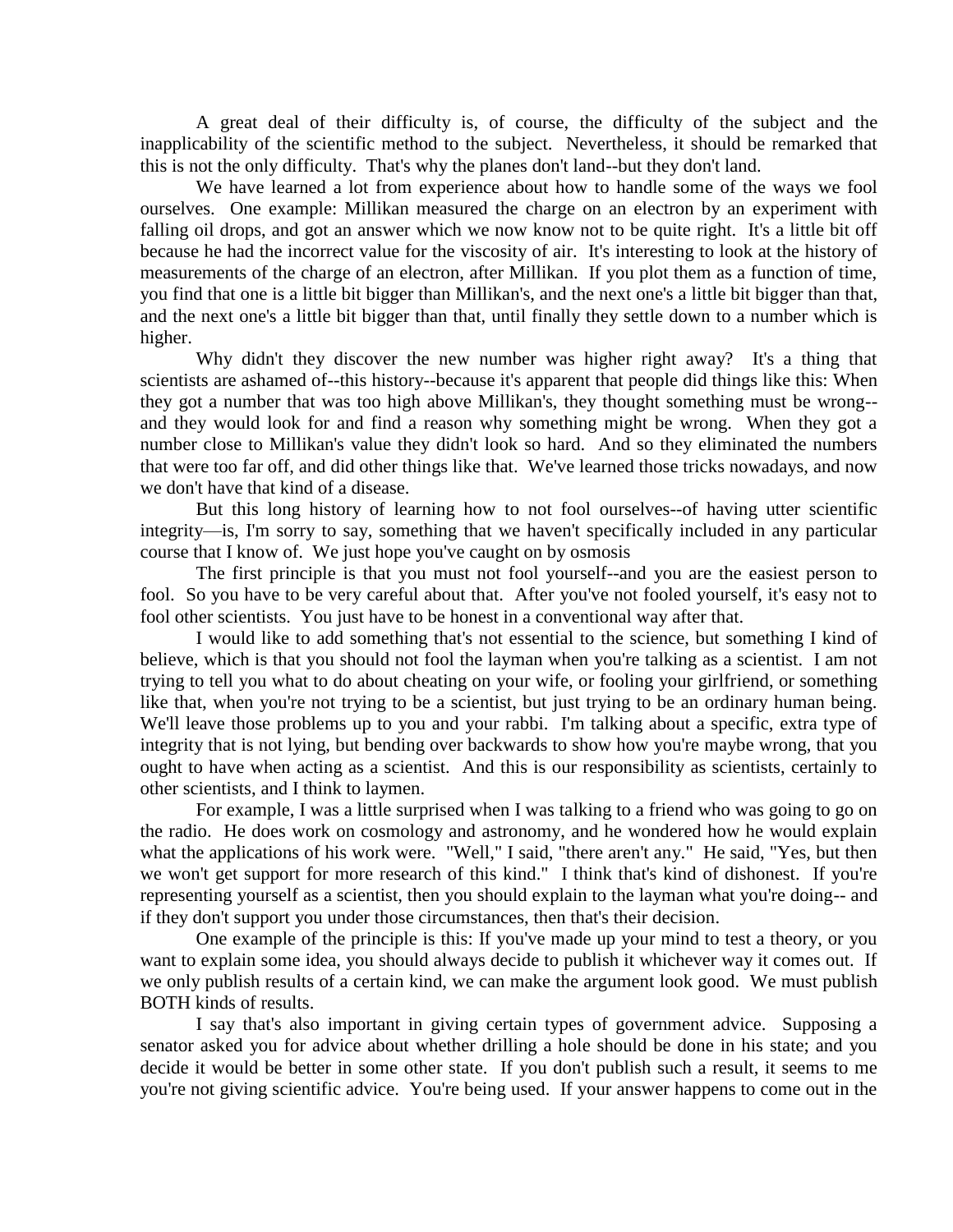direction the government or the politicians like, they can use it as an argument in their favor; if it comes out the other way, they don't publish at all. That's not giving scientific advice.

Other kinds of errors are more characteristic of poor science. When I was at Cornell, I often talked to the people in the psychology department. One of the students told me she wanted to do an experiment that went something like this--it had been found by others that under certain circumstances, X, rats did something, A. She was curious as to whether, if she changed the circumstances to Y, they would still do A. So her proposal was to do the experiment under circumstances Y and see if they still did A.

I explained to her that it was necessary first to repeat in her laboratory the experiment of the other person--to do it under condition X to see if she could also get result A, and then change to Y and see if A changed. Then she would know that the real difference was the thing she thought she had under control.

She was very delighted with this new idea, and went to her professor. And his reply was, no, you cannot do that, because the experiment has already been done and you would be wasting time. This was in about 1947 or so, and it seems to have been the general policy then to not try to repeat psychological experiments, but only to change the conditions and see what happened.

Nowadays, there's a certain danger of the same thing happening, even in the famous field of physics. I was shocked to hear of an experiment being done at the big accelerator at the National Accelerator Laboratory, where a person used deuterium. In order to compare his heavy hydrogen results to what might happen with light hydrogen, he had to use data from someone else's experiment on light hydrogen, which was done on different apparatus. When asked why, he said it was because he couldn't get time on the program (because there's so little time and it's such expensive apparatus) to do the experiment with light hydrogen on this apparatus because there wouldn't be any new result. And so the men in charge of programs at NAL are so anxious for new results, in order to get more money to keep the thing going for public relations purposes, they are destroying--possibly--the value of the experiments themselves, which is the whole purpose of the thing. It is often hard for the experimenters there to complete their work as their scientific integrity demands.

All experiments in psychology are not of this type, however. For example, there have been many experiments running rats through all kinds of mazes, and so on--with little clear result. But in 1937 a man named Young did a very interesting one. He had a long corridor with doors all along one side where the rats came in, and doors along the other side where the food was. He wanted to see if he could train the rats to go in at the third door down from wherever he started them off. No. The rats went immediately to the door where the food had been the time before.

The question was, how did the rats know, because the corridor was so beautifully built and so uniform, that this was the same door as before? Obviously there was something about the door that was different from the other doors. So he painted the doors very carefully, arranging the textures on the faces of the doors exactly the same. Still the rats could tell. Then he thought maybe the rats were smelling the food, so he used chemicals to change the smell after each run. Still the rats could tell. Then he realized the rats might be able to tell by seeing the lights and the arrangement in the laboratory like any commonsense person. So he covered the corridor, and still the rats could tell.

He finally found that they could tell by the way the floor sounded when they ran over it. And he could only fix that by putting his corridor in sand. So he covered one after another of all possible clues and finally was able to fool the rats so that they had to learn to go in the third door. If he relaxed any of his conditions, the rats could tell.